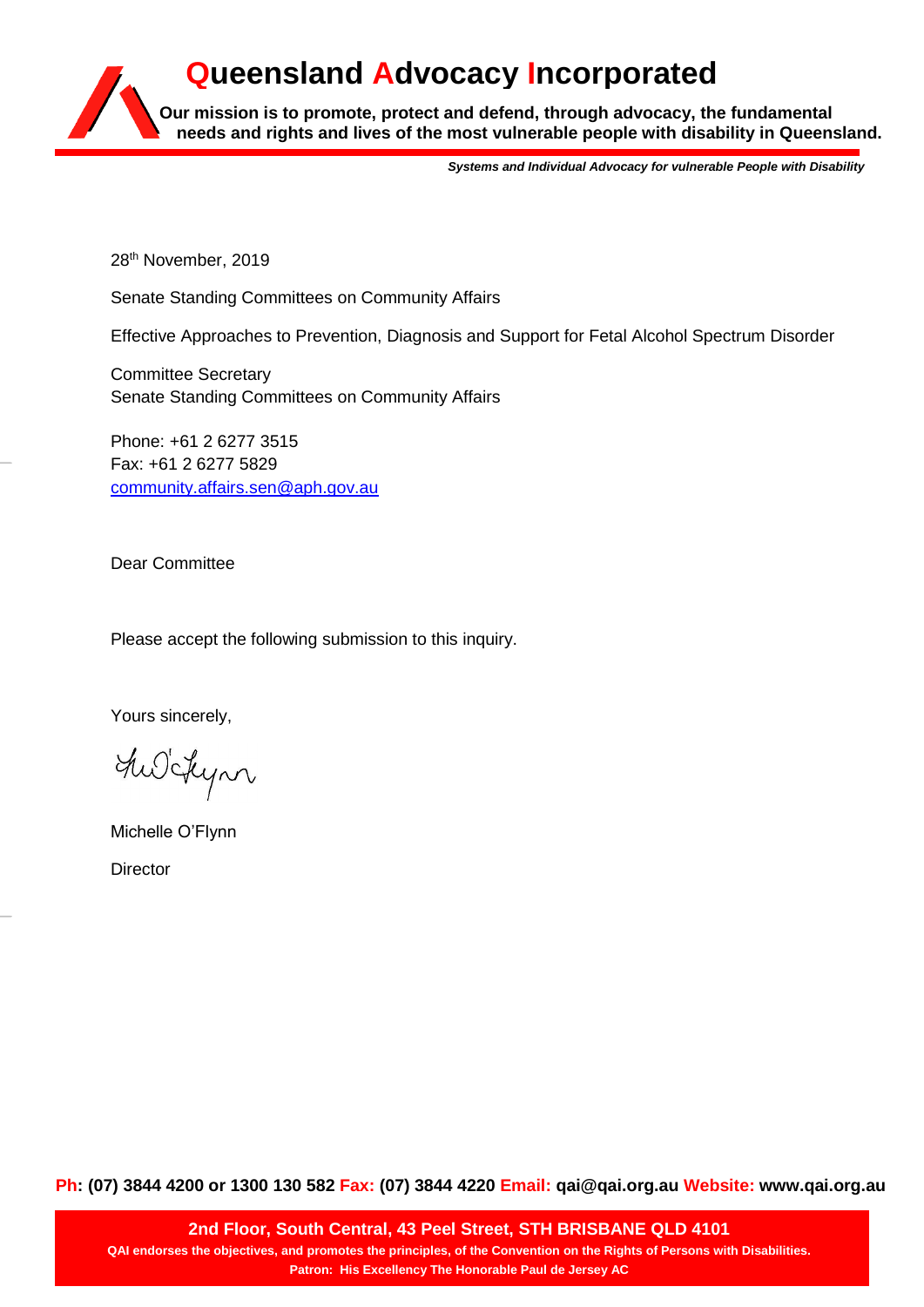## **About QAI**

Queensland Advocacy Incorporated (QAI) is a member-driven, non-profit advocacy organisation for people with disability. Our mission is to promote, protect and defend, through advocacy, the fundamental needs, rights and lives of the most vulnerable people with disability in Queensland.

Our Human Rights and Mental Health legal services offer advice and representation on guardianship, administration and mental health matters. Our Justice Support and NDIS advocacy programs provide non-legal advice and support to people with disability in the criminal justice system and the NDIS, and a new service has recently been established to assist people to engage with the Disability Royal Commission. This individual advocacy informs our campaigns at state and federal levels for changes in laws, policies and practices, and assists us to understand the challenges, needs and concerns of people with disability.

QAI's constitution holds that every person is unique and valuable and that diversity is intrinsic to community. People with disability comprise the majority of our board and their lived experience of disability is our foundation and guide.

# **QAI and FASD**

QAI is making this submission out of concern to ensure the provision of appropriate supports for everyone with a disability, including for people who have Fetal Alcohol Spectrum Disorder (FASD). QAI does not provide clinical services and has no role in the diagnosis, prevention or treatment of FASD.

In addition to systemic disability advocacy, QAI is funded by Queensland's Department of Justice and Attorney-General to provide legal advice and representation to people who are on Treatment Authorities and Forensic Orders pursuant to the *Mental Health Act 2016* (Qld) and in relation to guardianship and administration orders pursuant to the *Guardianship and Administration Act 2000* (Qld). We provide non-legal support to people with disability in the criminal justice system, appeals and internal review advocacy support to NDIS participants, advocacy to people who require specific decision support to access and navigate the NDIS, and advocacy support and advice for people to access the Disability Royal Commission.

Each of these services has, at times, contact with clients who have FASD and who do not receive the supports they need to manage their lives better and to live a good life. In this submission we will include learnings from our clients who have FASD, but do so in general terms without including information that could reveal anyone's identity. Our observations and our recommendations come directly from the lived experience of our clients. This submission is relevant to Terms of Reference (g), (i), (j), (k) and (l).

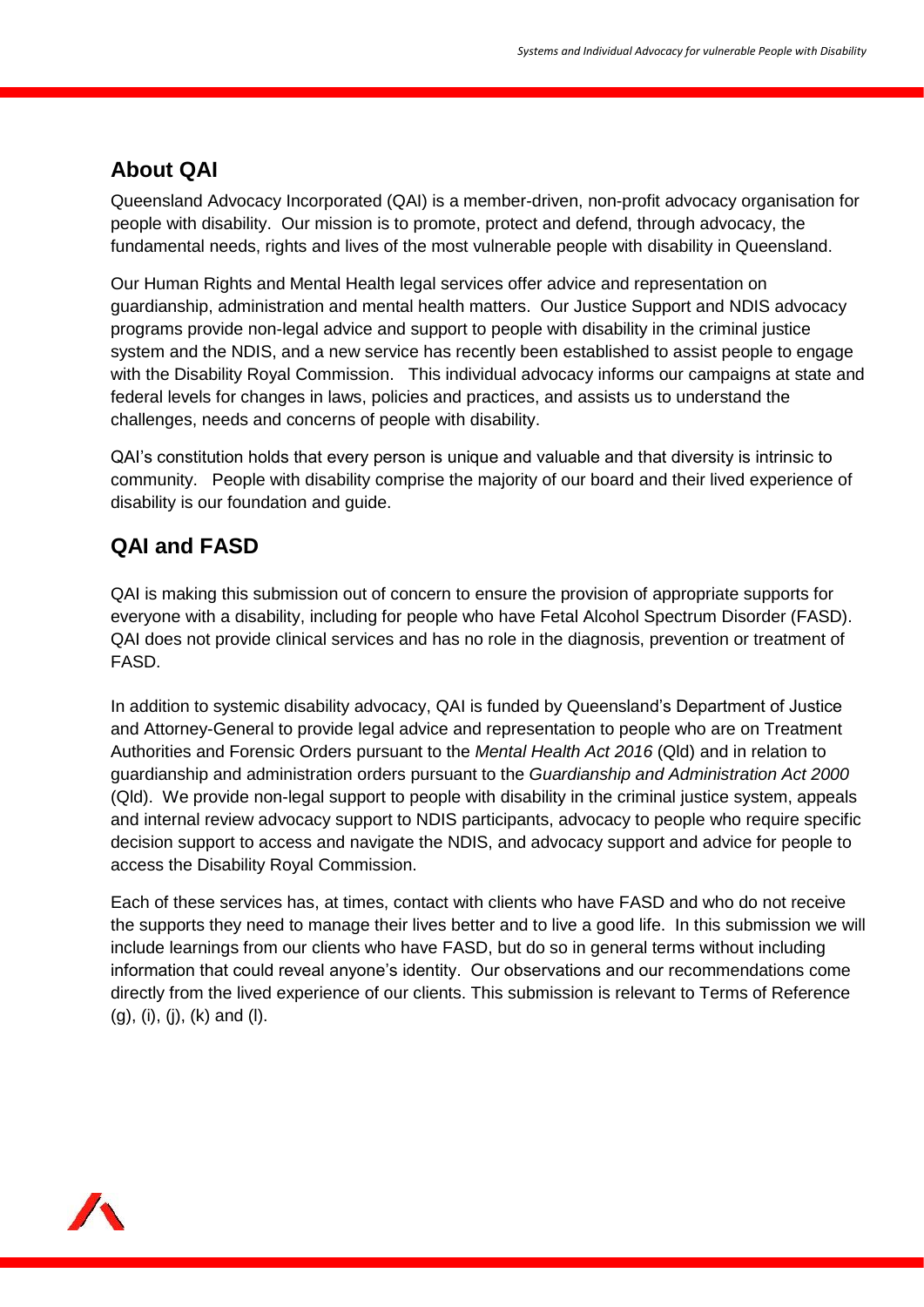#### **Recommendations**

- $\triangleright$  It is critical that NDIS applicants have advice and support from people who are familiar with the conditions and its effects, nurse educators and the like, who can explain the kinds of therapies and supports that are most appropriate and useful.
- $\triangleright$  The NDIA has authority to ensure health authorities train and appoint more nurse educators in the field to be available for Participants with FASD.
- $\triangleright$  NDIA Planners are not likely to be familiar with FASD or its impacts, so it is important that the NDIA issues information and advice to Planners that the person with FASD and or their supporters have the expertise and knowledge about their support needs and the Planning meeting outcomes should reflect this. At the very least, it is important for people to have mentor support during the meeting.
- It is important to focus on the person's *support needs*, even though the client's support needs may not arise directly out of their FASD.
- $\triangleright$  NDIA Planners and LAC's should utilise the Complex Needs Pathways for Applicants with FASD who require financial support to obtain assessments and reports.
- $\triangleright$  If an applicant needs supports to develop self-regulation or to decrease behaviours which others find challenging, evidence such as reports from speech pathologists, therapists etc should articulate the triggers or risks.
- $\triangleright$  It is essential that people are accompanied by someone who not only understands the support needs of people with FASD, but also understands the NDIS planning process.
- $\triangleright$  Mentors may be the best support: a person who can read moods, and be a 'calendar' to ensure that the person sticks to plans and appointments, and who drives attendance.
- LAC's and/or Planners should link Participants who have FASD to nurse educators and other professionals to assist them.
- $\triangleright$  The NDIA should abolish Typical Support Plans as incongruent to the diversity of support needs.
- $\triangleright$  It is essential that if not NDIS–eligible, people with FASD are able to secure block-funded non-clinical supports from mainstream agencies that are funded to provide them.

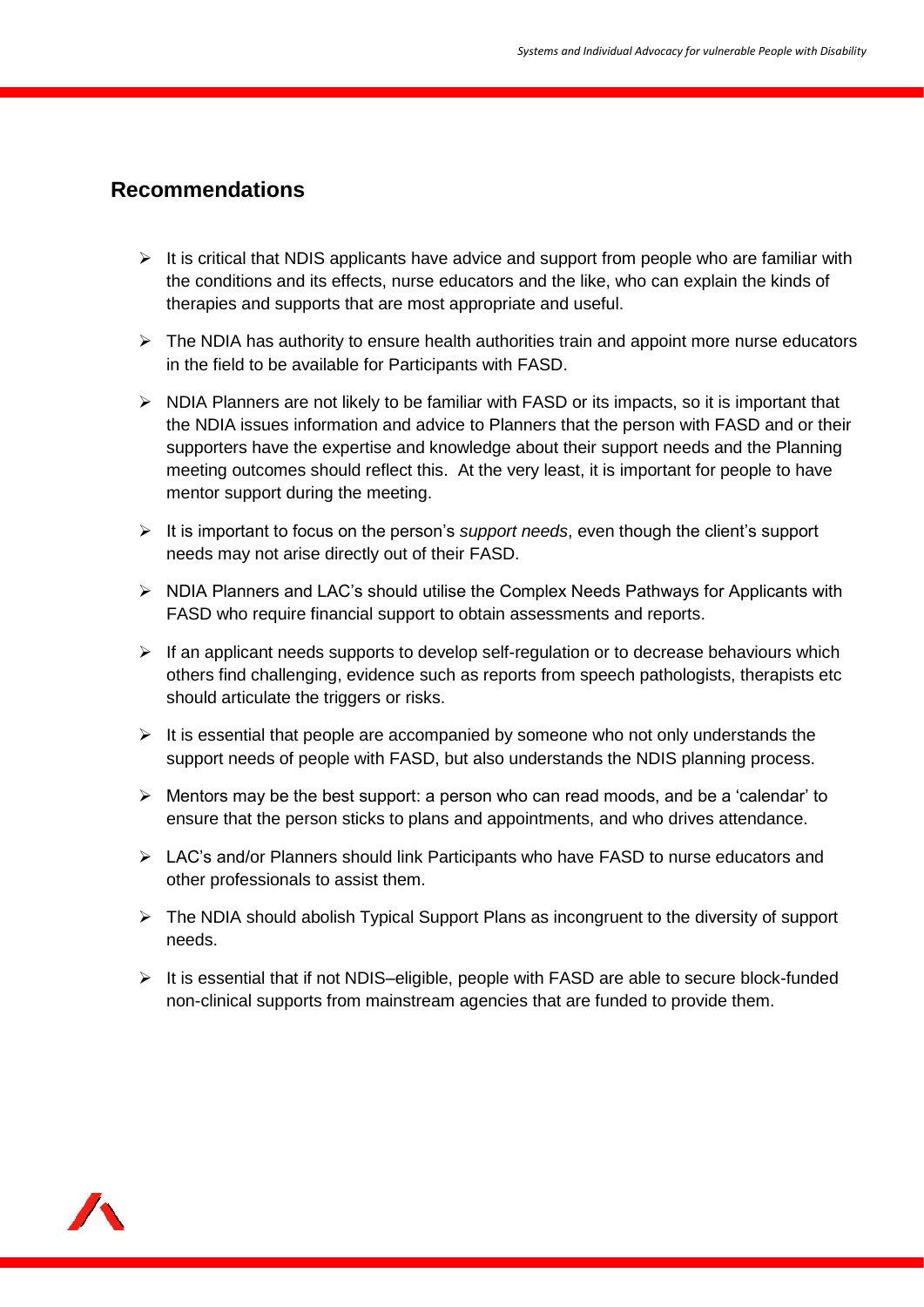#### **Introduction**

It is widely accepted that many people who live with FASD, particularly adults, are not aware that they have FASD. Many people with the condition have been not been formally diagnosed, and not least because there are so few specialist clinics dedicated to understanding the condition. It is not uncommon for people to be misdiagnosed with conditions that have overlapping symptoms and behaviours, such as ADHD, Borderline Personality Disorder, Depression and Anxiety.

Some of our clients have only recently become aware that they have FASD. Sometimes the diagnosis of a child triggers awareness and diagnosis of siblings, parents and grandparents. We have supported three generations of a family, all with FASD, who, until recently, were unaware of their common condition. Each was well aware, however, of the challenges they experienced in concentration, learning, planning and focusing, and of the effects on their self-management, communication and social interaction, although none was sure of the cause until, with support, one tried to lodge an NDIS access request. The request initially was rejected, but followed up with efforts to gather better supporting evidence. That supporting evidence confirmed the condition and led to other diagnoses across the generations.

**From an early age** he realised he wasn't like other kids: he had an interest in learning and tried hard to learn, but was never able to do well at school. He would forget things, could not write well, and could never write essays. He had difficulty understanding the teachers and often got into trouble because he quickly lost interest, becoming frustrated and bored, acting up in class and being cheeky and defiant. His disability has affected every day of his life, and he struggles with the impacts. When he was younger, people just thought he was a really naughty kid, and out of control. He has had several misdiagnoses, including ADHD. He had no control and did not understand the consequences of his actions. He would run away from home and end up on the street homeless. This lead to other problems: drugs, stealing to survive, physical and emotional abuse by others.

Now, he receives a disability pension, for which his Mum is nominee. He cannot manage his finances or stick to a budget. Mum makes sure that the rent is paid and other bills are taken care of.

It's still impossible to follow routines because he quickly gets distracted and frustrated. If it wasn't for his Mum reminding him to do things at certain times he would forget and not do them. He needs to be reminded when to attend appointments, and when to take medication.

His inability to regulate his emotions means his aggression levels can go from zero to ten in seconds. When under the influence, this has led in the past to impulsive offending. The result was imprisonment.

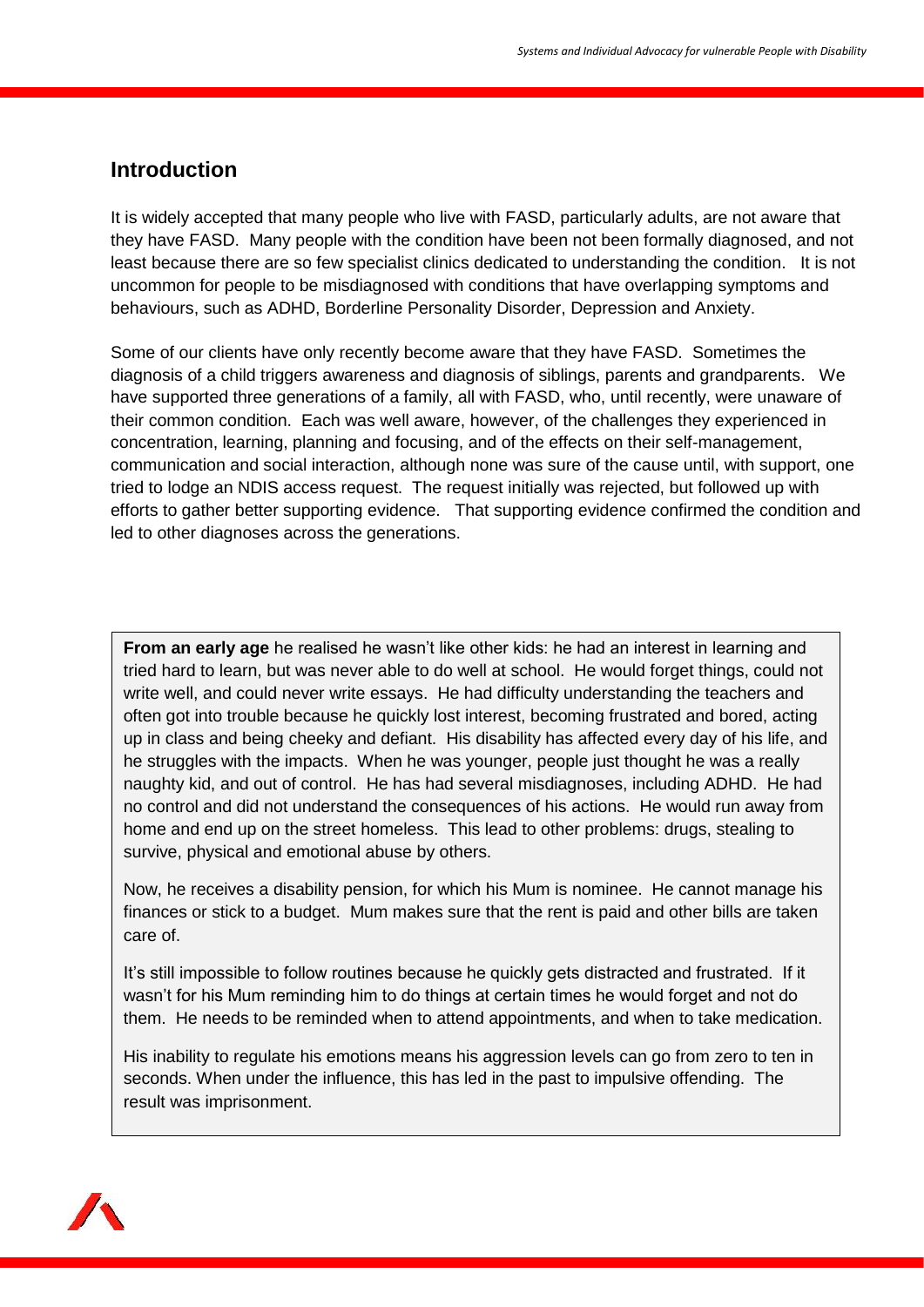Without awareness it is not uncommon for many people with FASD to receive no supports that might mitigate some of the diverse behavioural effects and assist people to live positive, fulfilling lives. An adult diagnosis is also a missed opportunity for early intervention resulting in adult exhibition of many complex behaviours and secondary mental health conditions, poor skills development and patchy employment histories that amount to a secondary disability due to the misunderstanding and mismanagement of the primary disability.

Yet even people who do know they have the condition often are reluctant to disclose it. As with many other avoidable conditions, particularly those associated with a 'pleasurable vice' like alcohol, FASD attracts stigma, and people who have it fear judgement directed at their parents or their grandparents, or themselves.

That fear of judgement often is compounded by fears and anxieties associated with other life circumstances, often traumatic, that may have no direct relationship with their physiological condition. Feelings of low self-esteem, and not feeling 'good enough' stemming from long histories of poor performance in school and in employment, and disconnection because other people have not experienced the traumas of domestic violence, sexual assault, homelessness, imprisonment and alcoholism are often part of the life experience of many people with FASD.

Some people with FASD have received a formal diagnosis, or they strongly suspect that they have the condition, however the condition itself presents difficulties for them to take the steps necessary to mitigate its effects by arranging for behaviour therapies or taking steps to arrange appropriate supports. Others may be aware they have the condition but do not appreciate sufficiently its relevance and impact on their day to day intentions, activities and endeavours, so they are not clear about the kinds of supports that might help them to function more effectively.

Ignorance is not confined to those who directly are affected. Community service providers, support workers and clinicians are often unaware that people they support have FASD, and that can lead to misjudgements about how best to respond or provide support. People with FASD often have to try to explain the condition: no easy task when clinical descriptors include opaque terminology such as 'severe neurodevelopmental impairments in executive function', 'attention and inhibition', 'social skills', 'adaptive behaviours', and 'affect and mood regulation'.

The NDIA has the authority and power to work with jurisdictions and health authorities to equip the professionals with knowledge and expertise in this area. In Queensland, despite a high population of people who are likely affected by FASD, there are only two clinics with this specialist knowledge. QAI recommends that there be concerted and intentional training about FASD with all health professionals and an increase in the number of positions of nurse educators with FASD expertise.

## **NDIS Pre-planning and Planning**

Getting the right diagnosis is necessary to establish the disability requirements for NDIS eligibility, but there is no cure for a permanent brain injury like FASD. Every effective approach is about

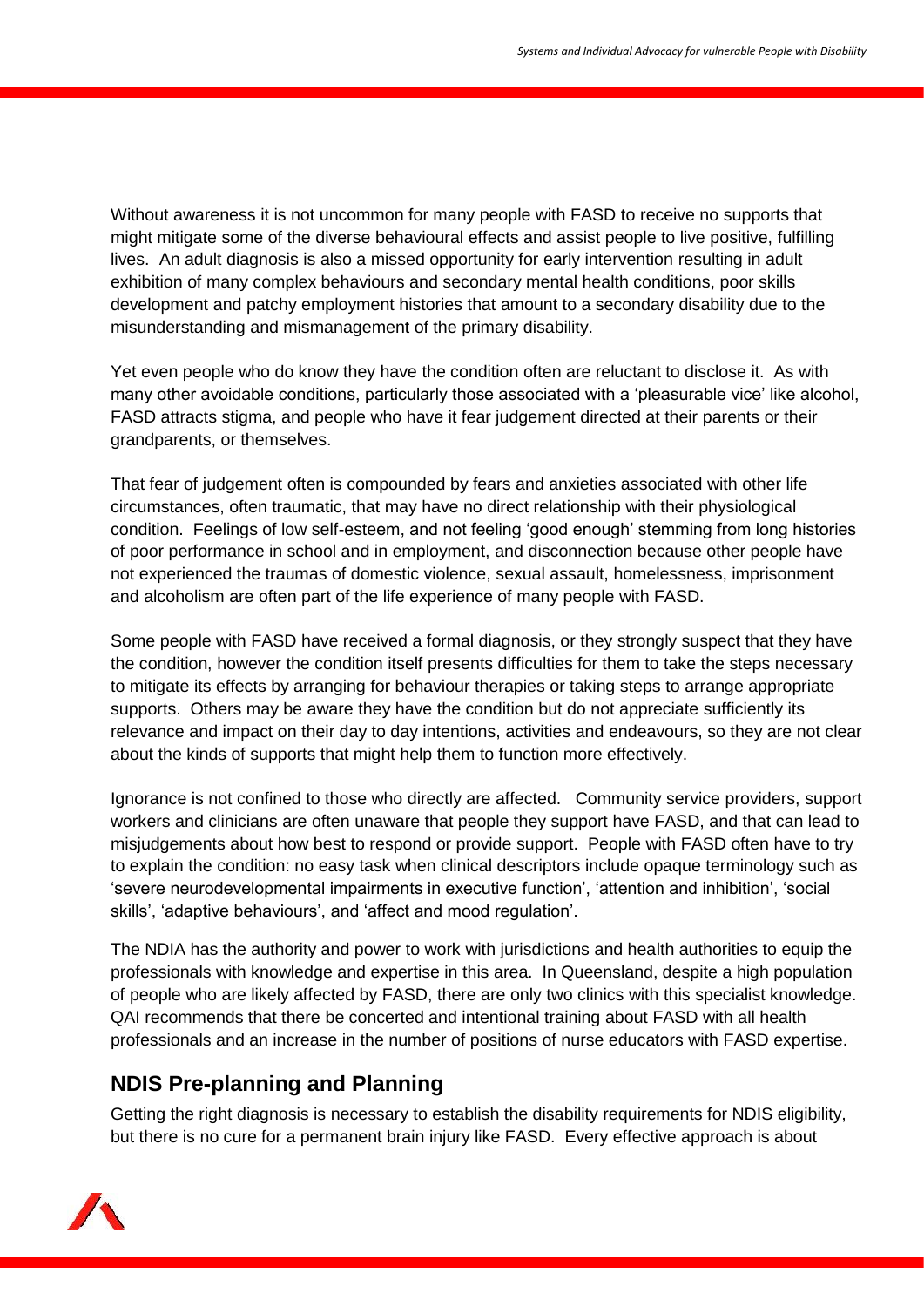finding the right mitigating and skills-building therapies, and, most importantly, about avoiding a 'one-size-fits-all' approach to finding the right supports for the particular person. It is beneficial to have a completed WHODAS functional assessment prior to the planning meeting for time-saving purposes, but it is important to impress upon the NDIS planner where a person is required to obtain assessments or reports as evidence of their condition, they utilise the Complex Needs Pathway in order to do so.

A common mixture of supports for people with FASD includes:

- core supports to help the person function better in the home;
- community access supports for budgeting and finance, shopping, banking and taking part in social and community activities and events;
- capacity building supports that help with developing living skills;
- capital funding for equipment and assistive technology;
- support coordination to assist in finding the appropriate supports in that person's geographical area;
- plan management to pay respective support bills;
- therapeutic and capacity skills support including psychology and counselling;
- an Occupational Therapist for functional capacity development; and
- programs for people with addictions, past or current, who need to learn life and living skills without the addictive substance/s.

## **Planning meetings**

Conveying to the uninitiated the diverse effects of FASD and its varied behavioural and mental impacts is a huge problem. NDIS Planners are not likely to be familiar with FASD or its impacts, so it is important that the NDIA issue to all Planners information and advice about FASD, but more importantly, advise Planners that the Participant with FASD and/or their supporter is the expert in their condition and support needs. At the very least, it is important for people to have mentor support during the meeting and Planners and LACs should anticipate this and organise such support if the person has no-one to support them.

It is easy for Planners to get a false impression based on a person's presentation. Superficially people with FASD can appear to be confident and competent, having reasonably expressive language and appear to understand the conversation, but the reality often is that their comprehension does not match. It can depend on the day, and even the time of day, but when the applicant appears to be confident, as opposed to unresponsive and confused, these observational impressions may direct a planner in their decision-making. Underneath a competent presentation, it is not uncommon to find poor verbal reasoning and problem solving, extremely low range verbal processing speed and severely impaired auditory attention that can sometimes cause severe anxiety in social situations.

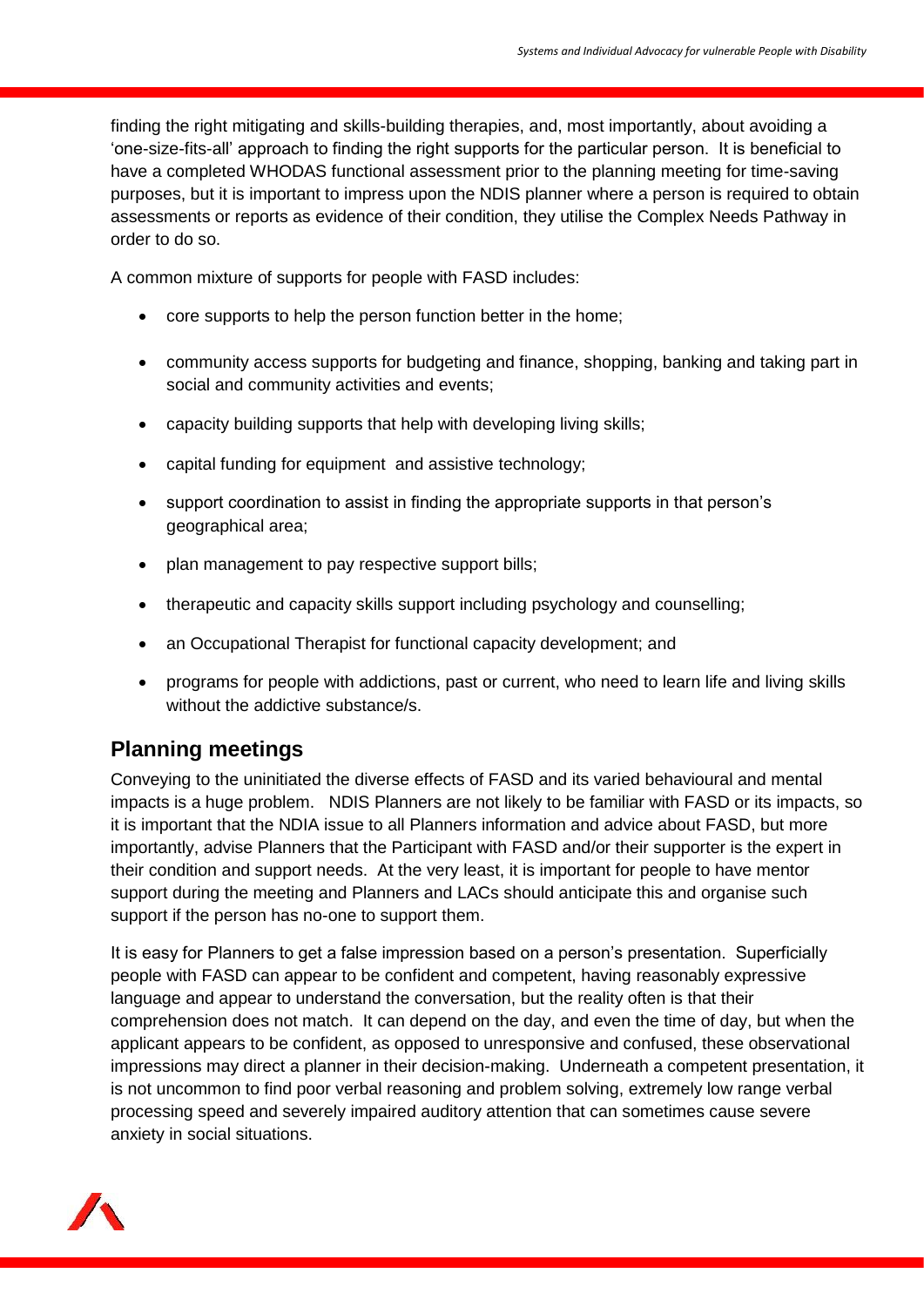It is critical that NDIS applicants have advice and support from people who are familiar with the conditions and its effects, nurse educators and the like, who can explain what kinds of therapies and supports would help the most. It may seem trite to mention it, but everyone is different, and for many, FASD is one of a number of conditions in relation to which the person needs support. It is important to focus on the person's *support needs*, even though the person's support needs may not arise directly out of their FASD.

A person with FASD may, for example, have difficulty waking up at a predetermined time, showering daily, and carrying out ordinary everyday domestic duties. This may not be because it is physically impossible to perform such tasks, but because execution of such tasks may be an insurmountable organisational challenge. Mood, mental acuity, memory and concentration can interact together to make simple tasks like learning a new public transport route, household budgeting or financial management impossible. Cumulative failure to achieve simple goals can undermine self-esteem, and trigger paranoid thoughts and feelings of inferiority towards other people in the person's social sphere, who the person may perceive as superior because they appear not to have the same challenges. This can lead to so-called 'challenging behaviours'.

If an applicant needs supports to develop self-regulation or to decrease behaviours which others find challenging, helpful evidence could include some of the indicators listed below:

- A diary of days and times when challenging behaviours have occurred (if this is recorded);
- The kinds of extra time required to support behaviour management at home, school, or out and about;
- Reports from Speech Pathologists, Occupational Therapists, Psychologists or teachers; about the child's/adult's behaviours and ways of communicating their feelings, needs and wants;
- Evidence of any monetary outlays the family has incurred as a result of the behaviours;
- A list of the risks to the person, other people, and property if the behaviours are not addressed, such as harm to self, harm to others, property damage;
- Including the social isolation of the person if restrictive practices are used, such as being put into 'time out', or shutting the person in a different room, or not allowing the person/child to go on an outing if social interaction is more difficult due to behaviours.
- Potential increase in support costs and needs for extra support staff, and use of other services if the positive behaviour support services are not provided.

NDIS applicants have to challenge planners' use of Typical Support Packages (TSPs) to devise the NDIS plan. Since their introduction in 2017, Typical Support Packages have resulted in less individualisation in plans. At the planning meeting, a participant answers questions and a computer creates a plan with amounts. Before TSPs were introduced, the NDIA built plans from the ground up using spreadsheets. This took a 'little' more time but it was still possible for planners to meet their plan KPIs and the time savings were akin to false economy. Now, with TSPs, getting the right

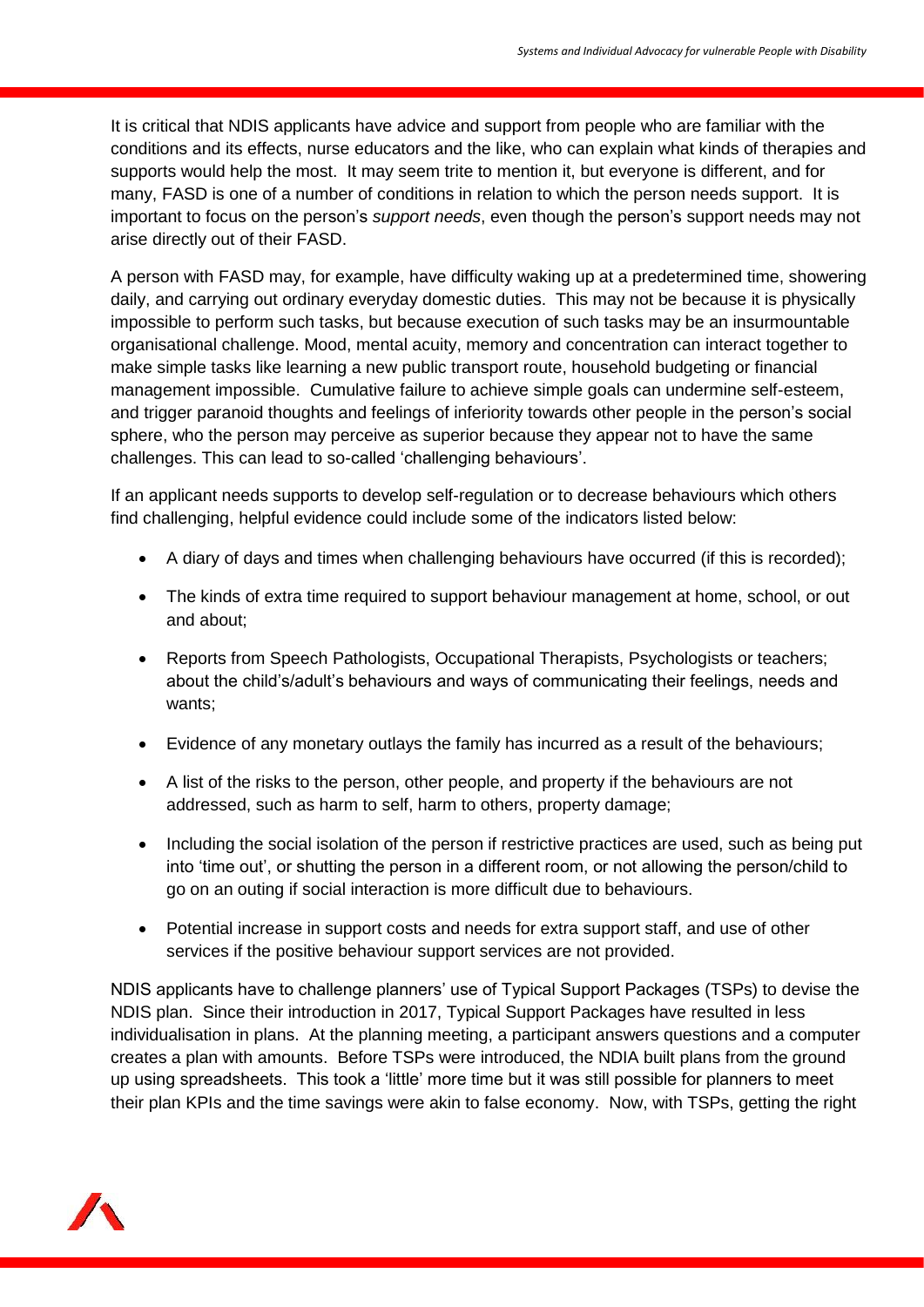plan is like winning the lottery. QAI recommends removing TSPs to get better outcomes for participants, reduce internal reviews, AAT appeals and participant dissatisfaction.

TSPs were calculated to ensure decision consistency, equity and sustainability and they vary according to the applicant's disability, age and levels of functional limitation. The only reason a Planner is permitted to go above the TSP is when they need to account for supports that are not generated by the guided questions of the planning program, such as when the applicant has complex circumstances that may include, for example, behaviours of concern and/or involvement in the criminal justice system. If the Planner exceeds the TSP they must look at how they can offset any increase by cutting funds from elsewhere. It is essential that people are supported by someone who not only understands the support needs of people with FASD, but also understands the NDIS planning process.

QAI recommends that the TSP is abolished as this ignores the diversity of support needs of individuals and returns to the outdated and demeaning treatment of people by homogenizing them according to a diagnosis label.

## **Support**

Support may be required in the long term by multiple professionals and, if this is the case, best practice indicates a collaborative, information sharing model. Sometimes intensive behaviour support is not necessary, and support in learning living skills such as cooking and cleaning may be sufficient. Mentors may be the best support: a person who can read moods, and be a 'calendar' to ensure that the person sticks to plans and appointments, and who drives attendance. It is common for people with FASD to have good intentions, but not to follow through on things: not because of laziness, poor compliance or ambivalence, but because of difficulties around organisation, memory, information processing and problem solving.

Again, just as the behaviour manifestations of FASD are diverse in range and in intensity, the person's support needs likewise may need to be diverse. For example, the person may sometimes require ordinary mentoring support, and sometimes more intensive 'therapeutic' support from a person who can read physical and emotional signs, a motivator of compliance, and a 'calendar', and who may collaborate with a psychologist: something like a 'therapist assistant'.

Counselling may not work: what many people need is someone who is willing to go out into the community and implement practical regimes to assist the person to keep to task, understanding that people may require additional time to learn new skills, and need to explore alternate ways of learning. Ordinary support workers may need to be 'trained up' on the specifics of the person's impairments and the mechanisms for management and support.

LACs and Planners should link Participants with FASD to nurse educators or other professionals with expertise and understanding of the condition and its effects.

## **Supports for the NDIS-ineligible**

The NDIS will not necessarily cover all of these supports, particularly supports that sit better with mainstream health services. A significant majority of people with FASD will not get access to the NDIS and likely will receive no formal supports at all, despite having, perhaps with less severity, a similar range of symptoms, behaviours and support needs, and similar experiences of feeling